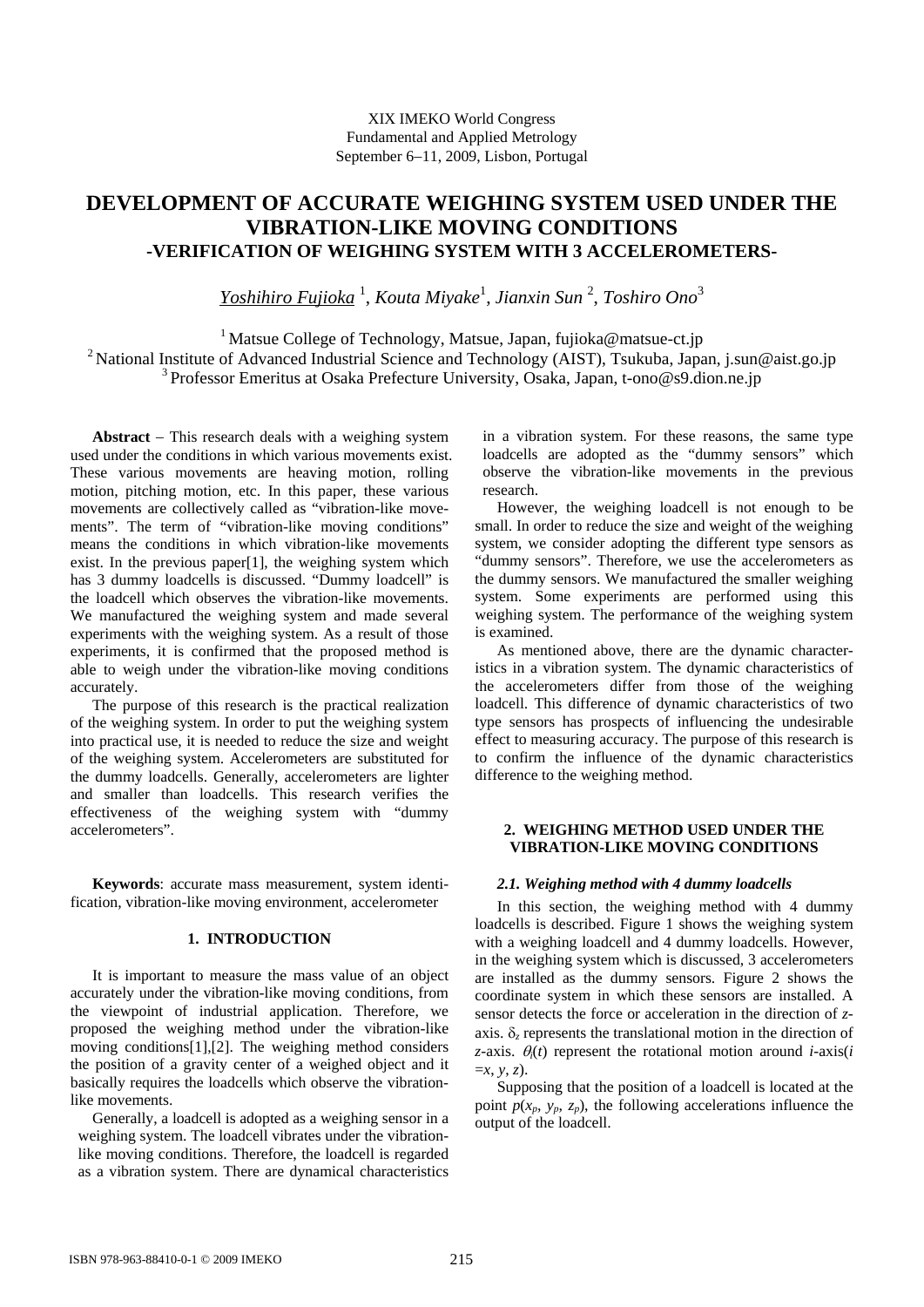

Fig. 1. Weighing system

- The tangential accelerations  $y_n \ddot{\theta}_x(t), x_n \ddot{\theta}_y(t)$
- The centrifugal accelerations  $z_p \dot{\theta}_x^2(t)$ ,  $z_p \dot{\theta}_y^2(t)$
- **•** The translational acceleration  $\ddot{\delta}_z(t)$

The output signal of the loadcell  $u_p(t)$  is written as

$$
u_p(t) = EmPTB(t).
$$
 (1)

where,

$$
\boldsymbol{P}^{T}(t) = \begin{bmatrix} x_{p} & y_{p} & z_{p} & 1 \end{bmatrix},\tag{2}
$$

$$
\boldsymbol{B}^T(t) = \begin{bmatrix} \ddot{\theta}_y(t) & \ddot{\theta}_x(t) & \dot{\theta}_x^2(t) + \dot{\theta}_y^2(t) & g_{xy}(t) + \ddot{\delta}_z(t) \end{bmatrix}
$$
\n(3)

*E* and *m* is the output sensitivity and the mass value of the loadcell, respectively, and*<sup>T</sup>* expresses transposition.  $g_{xy}(t)$  is the vertical component to *xy* plane of the acceleration due to gravity  $g$ .  $B(t)$  is the estimated value of the matrix  $\mathbf{B}$  and is derived from Eq. (4). The output sensitivities and mass value of all dummy loadcells are equal and those are represented as  $E_2$  and  $m_2$ .<br>  $\hat{B}(t) = (D^{-1}U_d(t)/E_2m_2)$ 

$$
\boldsymbol{B}(t) = (\boldsymbol{D}^{-1}\boldsymbol{U}_{d}(t) / E_{2}m_{2})
$$
\n(4)

where,  $^{-1}$  represents an inverse matrix,

$$
\boldsymbol{D} = \begin{bmatrix} x_{d1} & y_{d1} & z_{d1} & 1 \\ x_{d2} & y_{d2} & z_{d2} & 1 \\ x_{d3} & y_{d3} & z_{d3} & 1 \\ x_{d4} & y_{d4} & z_{d4} & 1 \end{bmatrix}, \tag{5}
$$

$$
U_{d} = [u_{d1}(t) \quad u_{d2}(t) \quad u_{d3}(t) \quad u_{d4}(t)]. \tag{6}
$$

 $d_i$  ( $x_{di}$ ,  $y_{di}$ ,  $z_{di}$ ) ( $i = 1, 2, 3, 4$ ) represent the positions of GCDL and  $u_{di}$  ( $i = 1, 2, 3, 4$ ) represent the output of the dummy loadcells. The term of "GCDL" means the "Gravity Center of Dummy Loadcell". Suppose that the output sensitivities and mass value of the dummy loadcells are the

same. As a result,  $\hat{B}(t)$  is derived from the matrix *D* and the output signal of the dummy loadcells. The output signal of the weighing loadcell  $u_k(t)$  is represented Eq. (7) as follows;

$$
u_k(t) = \hat{\boldsymbol{B}}^T(t) \ \boldsymbol{C} \ , \tag{7}
$$

$$
\mathbf{C} = \begin{bmatrix} a & b & c & d \end{bmatrix}^T. \tag{8}
$$



Fig. 2. Coordinate system.

$$
a = E_1 m_1 x_k, b = E_1 m_1 y_k
$$
  

$$
c = E_1 m_1 z_k, d = E_1 m_1
$$

Here  $E_1$  and  $m_1$  is the output sensitivity and the mass value of the weighing loadcell, respectively. The position of GCWL is  $(x_k, y_k, z_k)$ . Regarding  $u_k(t)$  and  $\mathbf{B}(t)$  as an output signal and input signals of a linear system, the vector  $C$  is estimated by means of system identification algorithm [3].

As shown in Eq. (8), the parameter *d* of *C* does not depend on the position of GCL. The estimated mass value of the weighed object  $\hat{m}_1$  is obtained from this estimated parameter *d* as in the following equation;

$$
\hat{m}_1 = d / E_1.
$$
 (9)

#### *2.2. Weighing method with 3 accelerometers*

 Giving our attention to Eq. (1), the output signal of a loadcell  $u_p(t)$  is a linear combination of the four components of  $B(t)$ . The element in row 3 of  $B(t)$  is the sum of the angular velocities squared ( $\dot{\theta}_x^2(t) + \dot{\theta}_y^2(t)$ ) and the element in row 1 and 2 of  $\mathbf{B}(t)$  are angular accelerations ( $\ddot{\theta}_x(t)$ ,  $\ddot{\theta}_y(t)$ ). Therefore, if the following conditions are satisfied, 3

dummy sensors are enough to estimate the vibration-like movement. The conditions are as follows;

- $\bullet$  *z<sub>di</sub>* of 3 sensors are equal to 0.
- $\dot{\theta}_x(0)$  and  $\dot{\theta}_y(0)$  are estimated from the output of the weighing loadcell and 3 dummy sensors.

Supposing that  $z_{di}$  is equal to 0, the 3rd element of  $\mathbf{B}(t)$ does not influence the output of the accelerometers. Therefore, Eq. (10) estimates the following vector  $\mathbf{B}_3(t)$ .

$$
\boldsymbol{B}_3^T(t) = (\boldsymbol{D}_3^{-1}\boldsymbol{U}_3(t)/E_a)
$$
 (10)

$$
\boldsymbol{B}_{3}{}^{T}(t) = \left[\ddot{\theta}_{y}(t) \quad \ddot{\theta}_{x}(t) \quad g_{xy}(t) + \ddot{\delta}_{z}(t)\right] \tag{11}
$$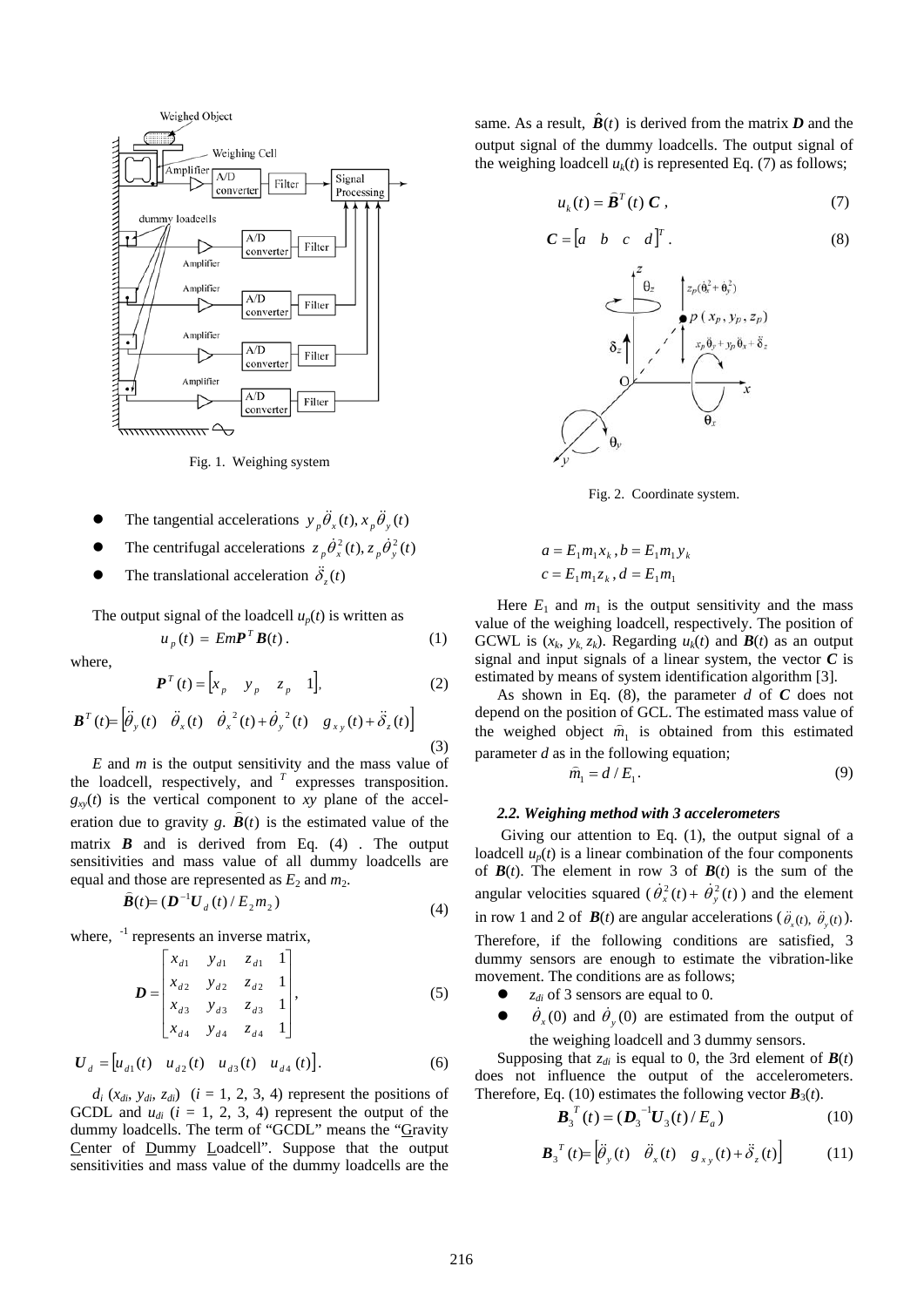Here, the elements of  $\mathbf{B}_3(t)$  is the vector which has the elements of  $\mathbf{B}(t)$  except row 3(See Eq. (11)).  $E_a$  is an output sensitivity of the accelerometers. It is assumed that the dummy accelerometers are installed at the points of  $(x_{di}, y_{di})$ 0) ( $i = 1, 2, 4$ ), matrix  $D_3$  is defined as follows;

$$
\boldsymbol{D}_3 = \begin{bmatrix} x_{d1} & y_{d1} & 1 \\ x_{d2} & y_{d2} & 1 \\ x_{d4} & y_{d4} & 1 \end{bmatrix}
$$

The vector  $U_{d3}(t)$  represents the output vector of 3 accelerometers.

$$
\boldsymbol{U}_{d3}(t) = \begin{bmatrix} u_{d1}(t) & u_{d2}(t) & u_{d4}(t) \end{bmatrix}^T
$$
 (12)

On the other hand, the position of  $z_k$  changes in each mass measurement, because the shape and mass value of each weighed object changes. As a result,  $(\dot{\theta}_x^2(t) + \dot{\theta}_y^2(t))$ influences the output of the weighing loadcell. Therefore, estimation of *C* in Eq. (7) requires derivation of  $\hat{B}(t)$ . Since  $\dot{\theta}_i(t)$  (*i* = *x*, *y*) are the integral of  $\ddot{\theta}_i(t)$  in continuous time,  $(\dot{\theta}_x^2(t) + \dot{\theta}_y^2(t))$  is written as follows;

$$
\dot{\theta}_x^2(t) + \dot{\theta}_y^2(t) = \left\{ \int_0^t \ddot{\theta}_x(t) dt \right\}^2 + \left\{ \int_0^t \ddot{\theta}_y(t) dt \right\}^2.
$$
 (13)

Equation (13) is rewritten as the following equation in discrete time;

$$
\dot{\theta}_x^2(j) + \dot{\theta}_y^2(j) = \left\{ \dot{\theta}_x(0) + \sum_{k=1}^j \ddot{\theta}_x(k)T \right\}^2 + \left\{ \dot{\theta}_y(0) + \sum_{k=1}^j \ddot{\theta}_y(k)T \right\}^2
$$
  
=  $\Theta_{ini} + 2\dot{\theta}_x(0) \Theta_x(j) + 2\dot{\theta}_y(0) \Theta_y(j) + \Theta_{sum}(j)$ . (14)

where, *T* is sampling period and

$$
\Theta_{ini} = \dot{\theta}_x^2(0) + \dot{\theta}_y^2(0) , \qquad (15)
$$

$$
\Theta_i(j) = \sum_{k=1}^j \ddot{\theta}_i(k) T, \ i = x, y \ , \tag{16}
$$

$$
\Theta_{sum}(j) = \Theta_x^{2}(j) + \Theta_y^{2}(j) . \qquad (17)
$$

Seeing Eq. (14), the estimation of  $(\dot{\theta}_x^2(t) + \dot{\theta}_y^2(t))$ requires to compute  $\Theta_{ini}$ ,  $\Theta_{sum}(j)$ ,  $\dot{\theta}_i$  (0) ( $i = x, y$ ).

Firstly, since Θ*i*( *j*) are derived easily from the product of  $\ddot{\theta}_i(j)$  and *T*.  $\Theta_{sum}(j)$  is calculated from the estimates of  $\Theta_i(j)$ , easily. We consider the estimation of the Θ*ini*. Let us set a



Table 1. Parts of weighing system.

| Device                     | Model                                            |
|----------------------------|--------------------------------------------------|
| Weighing loadcell          | UH-56-3 (Yamato Scale Ltd.)                      |
| Accelerometer              | 3801 (PCB)                                       |
| DC Amplifier               | AL1203 (YOKOGAWA)                                |
| <b>Signal Conditioner</b>  | 478A05(PCB)                                      |
| $A/D$ board                | 6036E(NI)                                        |
| Personal Computer<br>(CPU) | ThinkPad R61e(Lenovo)<br>(Celeron 540, 1.86 GHz) |

preparation time for estimation of several parameters. During this preparation time, a weighed object is not loaded on the weighing loadcell. Under such condition, we know the mass value of the weighing loadcell and the position of GCWL. Therefore, it is possible to regard the weighing loadcell as 4th dummy loadcell. (In this case, we should not make the  $z_k$  equal to the  $z_{di}$ , because  $D$  in Eq. (5) becomes singular. )

Regarding the weighing loadcell as 4th dummy sensor, all elements of  $B(0)$  in Eq. (4) are computed by using the output signals of 4 sensors at the starting time. Since Θ*ini* is equal to the element in row 3 of  $\mathbf{B}(0)$ , we obtain  $\Theta_{ini}$  by using the estimating algorithm mentioned above.

Finally, we must compute  $\dot{\theta}_i(0)$ ,  $(i = x, y)$ . During the preparation time, Eq. (4) is rewritten as follows;

$$
\mathbf{A}_o(j) = \mathbf{E}^T(j)\mathbf{F},\qquad(18)
$$

where,

$$
\mathbf{A}_{o}(j) = \dot{\theta}_{x}^{2}(j) + \dot{\theta}_{y}^{2}(j) - \Theta_{ini} - \Theta_{sum}(j),
$$
\n
$$
\mathbf{E}^{T}(j) = \left[2\Theta_{x}(j) \quad 2\Theta_{y}(j)\right],
$$
\n
$$
\mathbf{F}^{T} = \left[\dot{\theta}_{x}(0) \quad \dot{\theta}_{y}(0)\right].
$$

As mentioned above,  $A_0$  and  $E$  are computed by using the output signals of the weighing loadcell and 3 accelerometers. Therefore, it is possible for system identification algorithm to compute the estimate value of  $\vec{F}$ , regarding  $A_0$ and *E* as output signal and input signals of a linear system, respectively.

As discussed previously, taking the preparation time for estimating  $\dot{\theta}_x(0)$ ,  $\dot{\theta}_y(0)$ , we are able to use estimated values of  $\dot{\theta}_i$  (*j*) (*i* = *x*, *y*). As a result, all element of vector  $\mathbf{B}(t)$  are estimated with 3 accelerometers and the weighing loadcell.



Fig. 3 Schematic of weighing system.<br>Fig. 4 Photo of the previous system and the new system.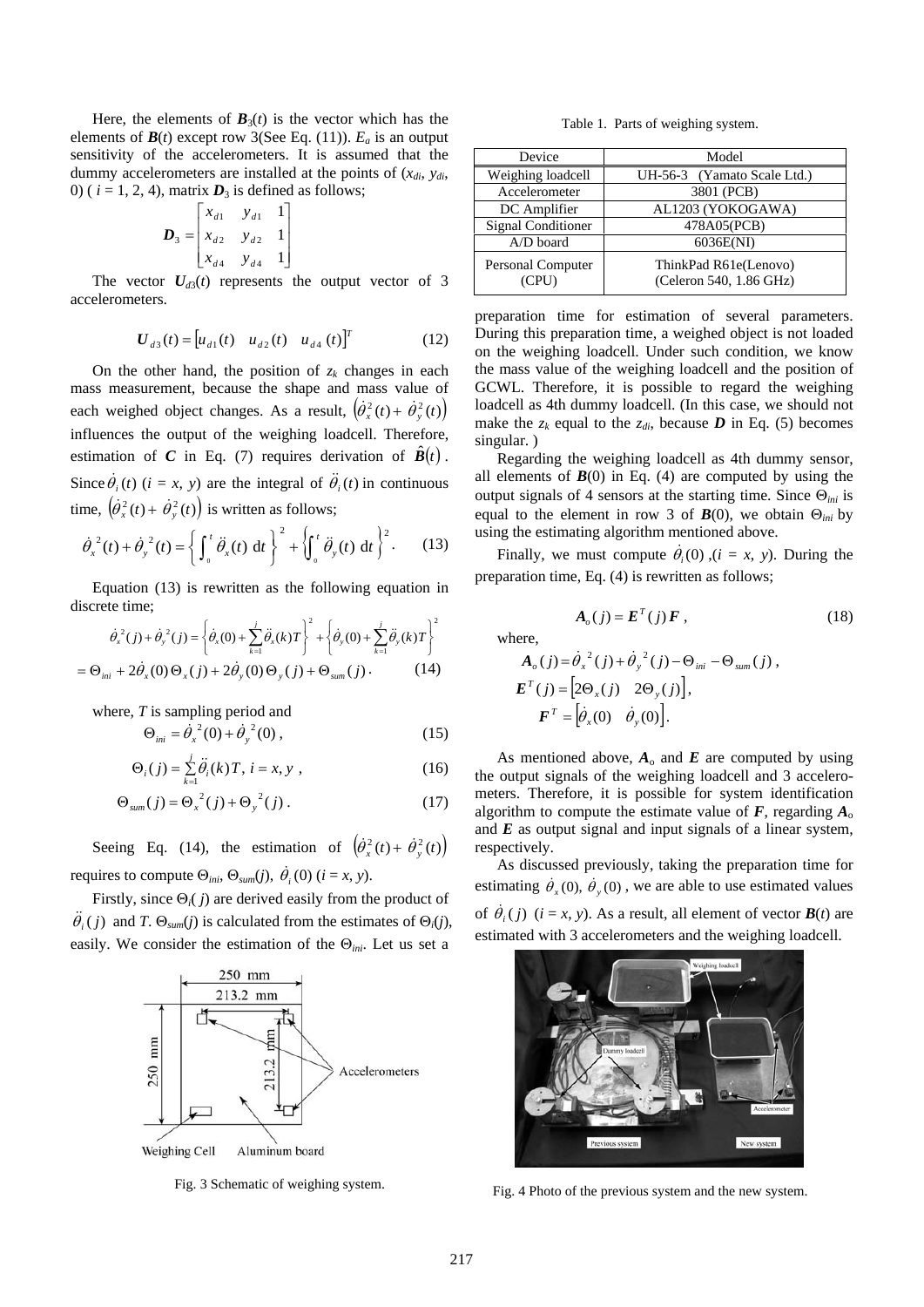# **3. WEIGHING SYSTEM WITH 3 ACCELEROMETERS**

Figure 3 shows the manufactured weighing system with 3 accelerometers. The weighing loadcell and accelerometers are installed on the square aluminum board. In order to confirm the feasibility of the weighing system with 3 accelerometers, the accelerometers are installed at the vertexes of the 213.2 mm square. The small distance of the accelerometers makes the estimating accuracy of the accelerations worse, as shown in Eq. (10). The size of aluminum board is  $250\times250$  mm. After confirming the efficiency of the weighing system, the distance between accelerometers is decreased and the efficiency of the weighing system is verified.

Figure 4 is the photograph of the previous weighing system and new weighing system. The left aluminium board is the previous system and the right one is the new system.

# **4. NUMERICAL SIMULATIONS AND CONSIDERATION**

In this section, several numerical simulations verify the efficiency of the weighing method. Table 2 shows the simulation conditions. "g" is gravity acceleration. Figure 5 shows the simulated results. The solid line shows the result of the proposed method and the dashed line shows the result which the weighing loadcell output is divided by *E* g.

| Table 2. Shinuation conditions       |                                                                   |  |  |  |
|--------------------------------------|-------------------------------------------------------------------|--|--|--|
| Position of the weighing<br>loadcell | $(0.05, 0.05, 0.05)$ m                                            |  |  |  |
| Position of the accelerometers       | $(0.0, 0.2, 0.0)$ m<br>$(0.2, 0.2, 0.0)$ m<br>$(0.2, 0.0, 0.0)$ m |  |  |  |
| $\theta_{\rm r}(t)$                  | $0.1 \times \sin(2\pi \cdot 0.3t)$ rad                            |  |  |  |
| $\ddot{\delta}_t(t)$                 | $0.3 \times g \times \sin(2 \pi t)$ m/s <sup>2</sup>              |  |  |  |
| Mass value of the loadcell           | $0.6 \text{ kg}$                                                  |  |  |  |
| (Equivalent mass value)              | $(0.5 \text{ kg})$                                                |  |  |  |
| Preparation time                     | 0.8 s                                                             |  |  |  |
| Sampling period                      | 1 ms                                                              |  |  |  |

Table 2. Simulation conditions

Under various conditions, simulations become comparable results. Consequently, the proposed method is feasible to weigh under the vibration-like moving conditions. In simulations, the time required to weigh is about 0.2 seconds.

In the case that a measuring system consists of some kinds of sensors, it is known that the dynamic characteristics difference between the sensors influence the measuring result[4].

Supposing that difference of two sensors' dynamic characteristics exist, some weighing simulations were carried out. The difference of the dynamic characteristics  $G(s)$  is represented as Eq. (19). That is to say, the following filter processes the output of accelerometers  $u_{d}$ <sub>(</sub> $t$ ).

$$
G(s) = \frac{1}{1 + \tau s} \tag{19}
$$

By using bilinear transform,  $G(s)$  is translated to  $G(z)$  as follows:

$$
G(z) = \frac{T + T z^{-1}}{(T + 2\tau) + (T - 2\tau)z^{-1}} \tag{20}
$$



Fig. 5 Simulated Results.



Fig. 6 Simulated Result.

where, *T* is sampling period. In the case that ' $\tau$ ' is 0.01, simulated result is shown in Fig. 6. The simulated result shows that the dynamic difference of two sensors is considered carefully in this weighing system.

### **5. EXPERIMENTS AND CONSIDERATION**

#### *5.1. Experimental procedure*

In this section, the experimental procedure is explained in detail.

- 1. The data acquisition starts. About 1 second later, the weight is loaded on the tray of the weighing loadcell. The data is acquired for 3.5 seconds.
- 2. The preparation time is set to 0.8 seconds. During this preparation time,  $\dot{\theta}_x(j)$  and  $\dot{\theta}_y(j)$  are estimated by processing the output signals of the loadcell and 3 accelerometers.
- 3. Between 0.8 and 1.5 seconds, the weighing calculation is not conducted, because the influence of loading the object remains. During this time period, the estimation of the angular velocities  $\dot{\theta}_x(j)$  and  $\dot{\theta}_y(j)$  is continued.
- 4. After 1.5 seconds elapsed from the start of the data acquisition, the calculation of the mass value starts. At the starting moment of this weighing calculation, angular velocities  $\dot{\theta}_x(j)$  and  $\dot{\theta}_y(j)$  are substituted for the initial angular velocities  $\dot{\theta}_x(0)$  and  $\dot{\theta}_y(0)$ , respectively